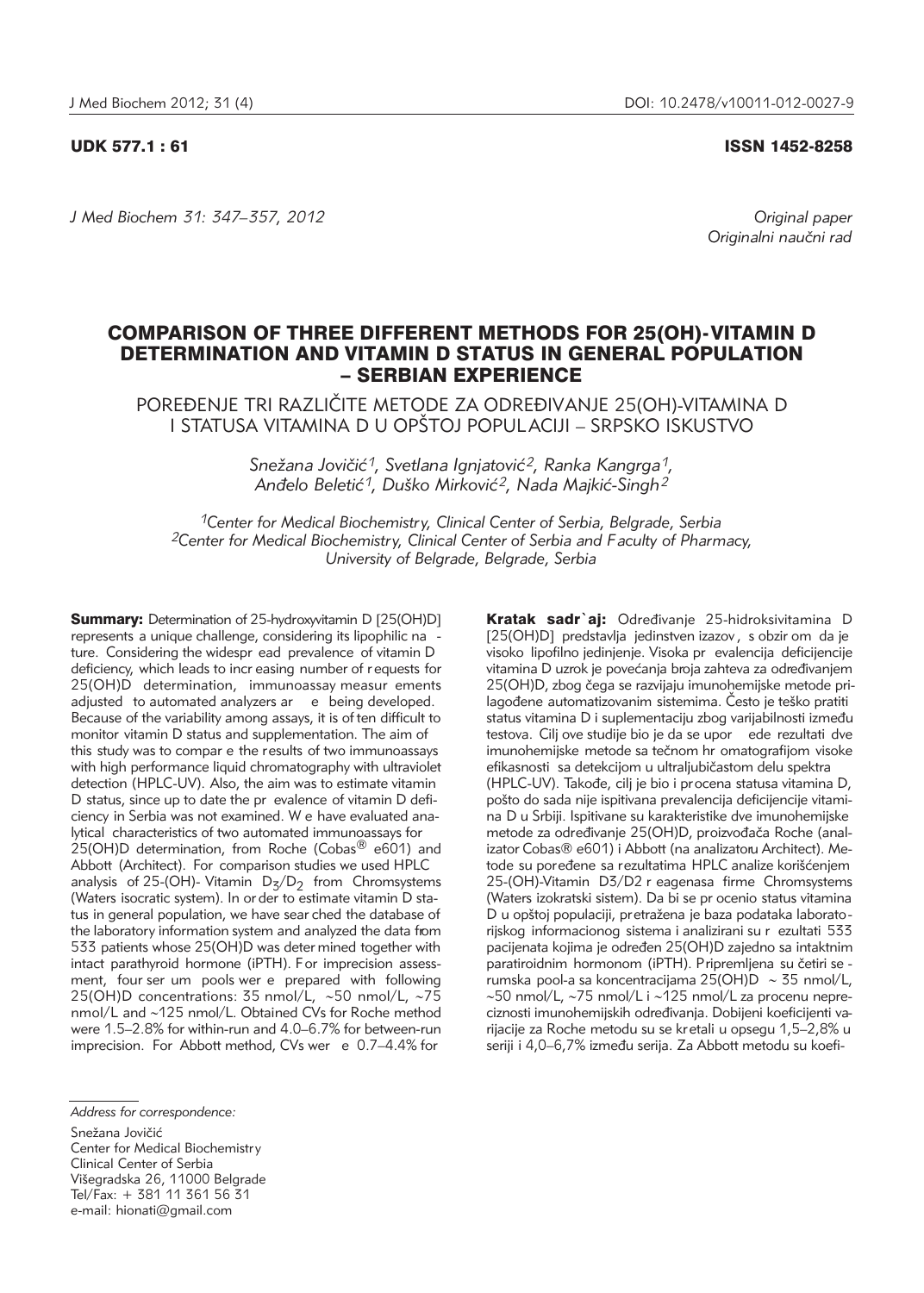within-run and 3.8–7.2% for between-r un imprecision. Inaccuracy was analyzed with commer cial control sera. Obtained deviations from target value were 2.1% for Roche assay and 1.3–1.5% for Abbott method, and were not statistically significant (P>0.05). Comparison of R oche and  $HPLC-UV$  methods using Passing-Bablok regression analysis gave the following equation for the r earession line gave the following equation for the r  $y=0.937x+9.518$  ( $r=0.739$ ; n=97) and the regression line equation from the comparison of Abbott and H PLC-UV methods was y=0.745x+10.343 (r=0.793; n=97). Mean difference and SD for Bland- Altman plot were –4.5 nmol/L and 21.75 nmo/L, r espectively for Roche method and 6.4 nmol/L and 18.8 nmol/L, r espectively for Abbott. Statistical analysis (Chi-square test) of frequency distribution among different vitamin D status categories (<25 nmol/L sever e deficiency, 25–50 nmol/L deficiency, 50–75 nmol/L insufficiency and >75 nmol/L sufficiency) showed that the fr equency distribution obtained with Abbott method was significantly different from the distribution of the HPLC results, in contrast to Roche results frequency distribution which did not differ significantly. Also, statistical analysis of the agr eement between the three methods for each vitamin D status category showed that r esults of both R oche and Abbott methods were significantly higher than HPLC in the two deficiency categories (P=0.005 for Roche, P=0.0407 for Abbott), and in the sufficiency category Abbott method significantly underestimated concentration of 25(OH)D compar ed to HPLC results (P<0.0001). Median population values of 25(OH)D and iPTH wer e 41.8 nmol/L and 76.6 ng/L, r espectively. ANOVA analyses showed significant ( $P < 0.05$ ) d ecrease in iPTH and  $Ca^{2+}$  concentrations across the 25(OH)D concentration categories. Stepwise multiple linear r egression analysis indicated independent cor relation of iPTH with 25(OH)D concentration  $(\beta = -0.290, P = 0.0008)$ . Also, one-way ANOVA with Student-Newman-Keuls test demonstrated that 25(OH)D concentrations measured in summer and autumn were significantly (P<0.001) higher compar ed to those determined in winter and spring. Despite acceptable imprecision and inaccuracy of both examined methods, r esults obtained with them did not cor relate well with HPLC -UV (r<0.9), which was used as a r eference. However, methods showed satisfactory ability to classif y patients into vitamin D status categories, which is important for diagnosis of vitamin D deficiency and therapy follow-up. About two thirds (68.5%) of the examined po pulation had vitamin D deficiency (25(OH)D<50 nmol/L) and only 8% had sufficient 25(OH)D concentration (>75 nmol/L).

Keywords: 25-hydroxyvitamin D, immunoassay , HPLC, vitamin D status

#### Introduction

For years, vitamin D was consider ed essential only for bone health in children and adults. However, with the discovery of presence of vitamin D r eceptor in most tissues and cells thr oughout the body , it became clear that vitamin D had an important r ole not only in the prevention of osteoporosis and osteomalacia, but also in the pr evention of many chr onic ilnesses, like cancers, autoimmune, infectious and cardiovascular diseases (1). These findings have cau sed the considerable incr ease in number of r equests cijenti varijacije iznosili 0,7-4,4% u seriji i 3,8-7,2% između serija. Netačnost je ispitivana pomoću komer cijalnih kontrolnih uzoraka. Dobijena odstupanja od deklarisane vrednosti su iznosila 2,1% za Roche i 1,3–1,5% za Abbott, i nisu bila statistički značajna (P>0,05). P oređenjem Roche i HPLC -UV metoda pomoću Passing-Bablok regresione analize dobijena je sledeća regresiona jednačina y=0,937x+9,518 (r=0,739; n=97), dok regresiona jednačina dobijena por eđenjem Abbott i HPLC-UV metoda glasi y=0,745x+10,343 (r=0,793; n=97). Srednja vrednost razlika na Bland-Altman dijagramu razlika i standardna devijacija su iznosile –4,5 nmol/L i 21,75 nmo/L, redom, za Roche metodu i 6,4 nmol/L i 18,8 nmol/L, redom, za Abbott metodu. Statistička analiza (Chi-kvadrat test) distribucije frekvencija među različitim kategorijama statusa vitamina D (<25 nmol/L teška deficijencija, 25-50 nmol/L deficijencija, 50–75 nmol/L insuficijencija i >75 nmol/L preporučena koncentracija) je pokazala da je distri bucija frekvencija dobijena Abbott metodom značajno raz ličita od distribucije HPLC r ezultata, za razliku od ras podele frekvencija dobijene Roche metodom koja se nije značajno razlikovala. Takođe, statistička analiza slaganja između ispitivane tri metode u svakoj od kategorija statusa vitamina D je pokazala da su r ezultati i Roche i Abbott metoda značajno veći od HPLC -UV u kategorijama deficijencije vitamina D (P=0,005 za Roche; P=0,0407 za Abbott), i u kategoriji sa preporučenom koncentracijom vitamina D Abbott metoda je značajno potcenjivala koncentraciju 25(OH)D u po ređenju sa HPLC rezultatima (P<0,0001). Medijana za 25(OH)D u ispitivanoj po pulaciji bila je 41,8 nmol/L, i 76,6 za iPTH . ANOVA analiza je pokazala značajan pad (P<0,05) koncentracija iPTH i jonizovanog kalcijuma između kategorija koncentracija 25(OH)D. Multiplom linearnom regresionom ana lizom utvrđena je ne zavisna korelacija između koncentracija iPTH i 25(OH)D ( $\beta$  =-0,290; P=0,0008). Takođe, ANOVA za jedan kriterijum klasifikacije sa Student-Newman-K euls testom je pokazala da su koncentracije 25(OH)D određene u leto i jesen značajno više (P<0,001) u por eđenju sa onima određenim u zimu ili pr oleće. Uprkos prihvatljivoj nepr eciznosti i netačnosti obe ispitivane imunohemijske metode, do bijeni rezultati nisu u zadovoljavajućoj korelaciji sa HPLC-UV metodom (r<0,9), koja je korišćena kao r eferentna u ovom slučaju. Uprkos ovoj činjenici, metode su pokazale zadovo ljavajuću sposobnost klasifikacije pacijenata u kategorije statusa vitamina D, što je važno za dijagnozu deficijencije vitami na D i praćenje terapije. Oko dve tr ećine (68,5%) ispitivane populacije je imalo deficijenciju vitamina D (25(OH)D<50 nmol/L) i samo 8% je imalo pr eporučenu koncentraciju 25(OH)D (>75 nmol/L).

Klju~nere~i:25-hidroksivitamin D, imunohemijska određivanja, HPLC, status vitamina D

for vitamin D status estimation, which initiated the development of automated assays capable to cope with this rise in laboratory workload.

The best biomarker of vitamin D status is its circulating form, 25-hydroxyvitamin D [25-(OH)D]. There are two major vitamin D metabolites in the circulation, endogenosly synthesized 25-hydroxyvitamin  $D_5$  (cholecalciferol, 25(OH) $D_5$ ), and 25-hydroxyvitamin  $D_2$  (ergocalciferol, 25(OH) $D_2$ ) derived from the plants. Therefore, assays used to determine vitamin D status and nutritional deficency should measur e both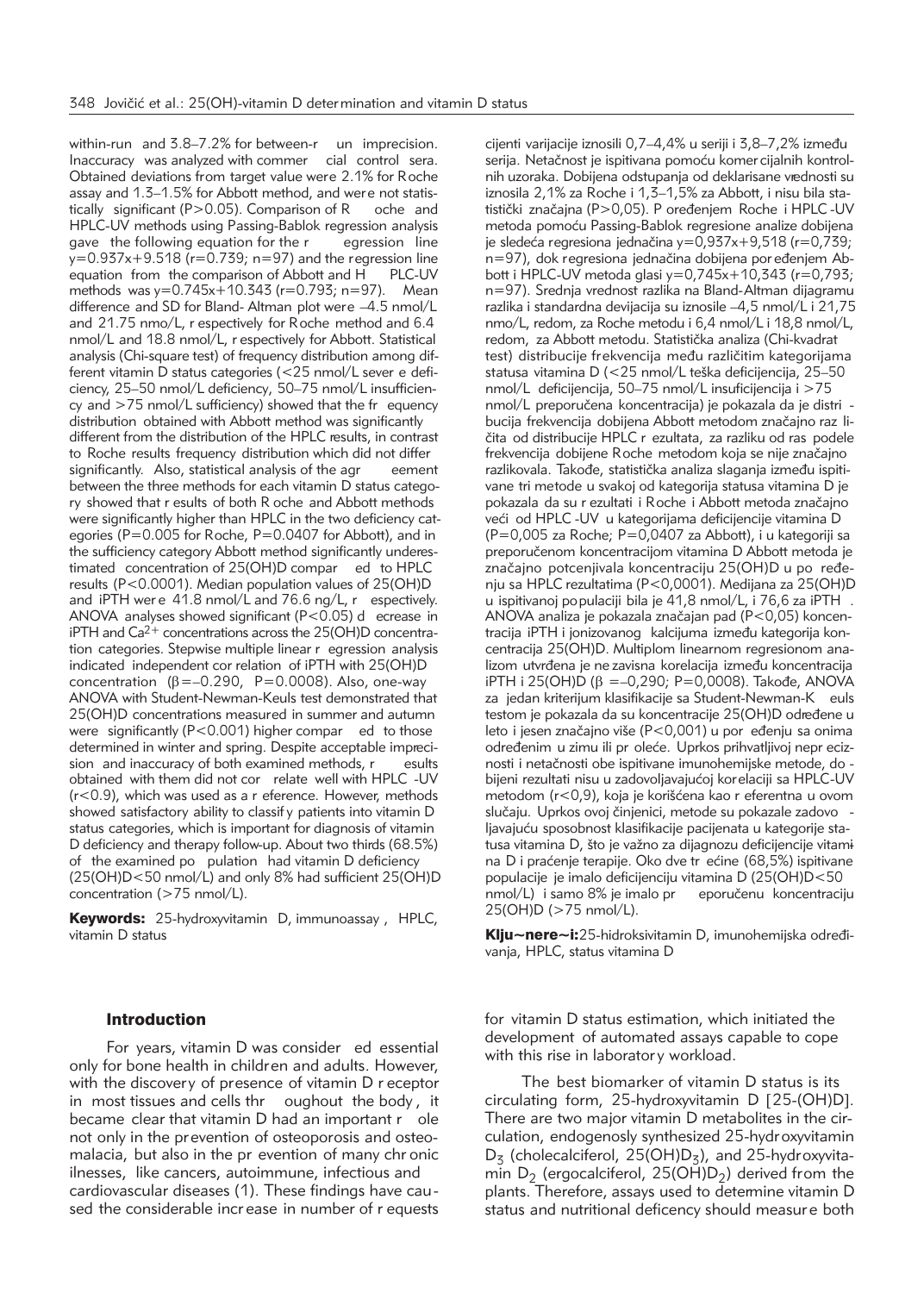forms,  $25(OH)D<sub>2</sub>$  and  $25(OH)D<sub>3</sub>$ . In circulation,  $95%$ of circulating  $25(OH)D$  represents  $25(OH)D<sub>z</sub>$ , while  $25(OH)D<sub>2</sub>$  is usually a minor fraction, unless vitamin  $D_2$  supplements are used by the patient. Measur ement of 1,25-dihydroxyvitamin D  $[1,25(OH)_2D]$ , meta bolicaly active for m of vitamin D, should not be used to deter mine vitamin D status, since patients with vitamin D deficiency and secondar y hyperparathyroidism most of the time have nor mal or even increased concentrations of  $1,25(OH)_2D(2)$ .

Determination of 25(OH)D represents a unique challenge, considering its lipophilic nature and strong binding to vitamin D-binding protein (DBP). Traditionally, assays for 25(OH)D contain pretreatment steps, like deproteinization, extraction and purification, followed by quantification. Depr oteinization or extraction frees metabolite fr om DBP and may partially purify it. Purification steps, most of ten column chromatography, separate the various forms of vitamin D, lipid and inter fering substances (3). P retreatment is part of the two non-immunological assays, high performance liquid chr omatography (HPLC) linked to ultra-violet (UV) detector and linked to mass detectors. The later pr ocedure is commonly ter med LC-MS/MS or tandem mass spectr ometry (4). The two candidate reference methods for 25(OH)D deter mination are the LC -MS/MS method by Tai et al. (5), recognized by the Joint Committee for Traceability in Laboratory Medicine, and LC -MS/MS method publi shed by the Laborator y for Analytical Chemistr y at Ghent University (6). Unfortunately , these methods are rather time consuming and laborious so that nowadays there is a tendency for the development of automated 25(OH)D methods. Cur rent commercial immunoassays are founded on two major principles – competitive protein binding assays that use DBP as the binder, and immunoassays that employ polyclonal or monoclonal antibodies directed against 25(OH)D. However, manufacturers of 25(OH)D immunoassay methods had to replace pretreatment extraction step with blocking agent in or der to include these immu noassays on automated platforms, which led to grea ter imprecision when compared to chromatographic methods. Also, these methods ar e often limited in equipotent quantification of both for ms of 25(OH)D  $-25(OH)D<sub>3</sub>$  and 25(OH)D<sub>2</sub>, compared with HPLC and LC-MS/MS methods which quantitatively measure circulating concentrations of both forms (7, 8).

For the reasons mentioned above, and because of the lack of har monization of all assays, it is not a rare case that a physician obtain differ ent results of 25(OH)D measurement for an individual patient from different laboratories that use assays based on different measuring principles or fr om different manufacturers (9). Ther efore, the aim of this study was to compare two automated immunoassays with HPLC - UV method for the measur ement of 25(OH)D that are commonly used and available in laboratories of the Center for Medical Biochemistr y of the Clinical

Centre of Serbia. Since numer ous studies have r evealed that the pr evalence of vitamin D deficiency and insuficiency is >50% in the general population, and considering uncovered associations with increased risks for hypertension, type II diabetes, color ectal and breast cancers, myocar dial infarction, strokes, and peripheral vascular disease (1, 10), the aim was also to estimate vitamin D status among Serbian population, since up to date the pr evalence of vitamin D deficiency in Serbia was not examined.

# Material and Methods

# *Comparison Studies*

For method comparison we used 100 ser um samples from routine 25(OH)D assay r equests processed in the laborator y of Department for P oliclinic Laboratory Diagnostics in the Center for Medical Biochemistry of Clinical Centre of Serbia in Belgrade. Remained amounts of samples, af ter the completion of analysis r equested by attending physicians, wer e aliquoted, stored at  $-70$  °C and analyzed in batch with all three methods. For three samples, the collected volume was  $<$  500  $\mu$ L, which was not enough for analysis with the HPLC-UV method, why we used the results of 25(OH)D deter mination in 97 samples for statistical analysis. We compared results of 25(OH)D determination obtained with electr ochemiluminescent immunoassay, Elecsys® Vitamin D total (R oche Diagnostics GmbH, Mannheim, Germany) performed on Cobas® e601 analyzer, and of chemiluminescent microparticle immunoassay, ARCHITECT 25-(OH) vitamin D (Abbott Diagnostics, Wiesbaden, Germany) performed on Ar chitect® ci8200 analyzer, with the results of HPLC analysis of 25-(OH)- Vitamin  $D_z/D_2$ (Chromsystems Instruments & Chemicals GmbH Munich, Germany) using Waters isocratic HPLC -UV system. The Roche method uses competitive pr otein binding principle and the Abbott method employs sheep polyclonal antibodies directed against 25(OH)D. HPLC-UV method was used as the reference for comparison because, by means of efficient pr otein precipitation and selective solid phase extraction, inter fering components are removed and the analytes ar e concentrated, which increases the sensitivity and specificity of this method of determination.

For imprecision assessment of chemiluminescent immunoassays, four serum pools were prepared. Samples were mixed to obtain the following 25(OH)D concentrations: ∼35 nmoL/L, ∼50 nmol/L, ∼75 nmol/L and ∼125 nmol/L. Each pool was aliquoted and stored at –70 °C until use. For within-run imprecision 25(OH)D was determined in each serum pool with 10 replicates per run. Between-run imprecision was eva luated by analyzing every pool on 10 successive days on the basis of a single calibration. Inaccuracy was analyzed with commercial control sera for corresponding methods (PreciControl Bone, Roche Diagnostics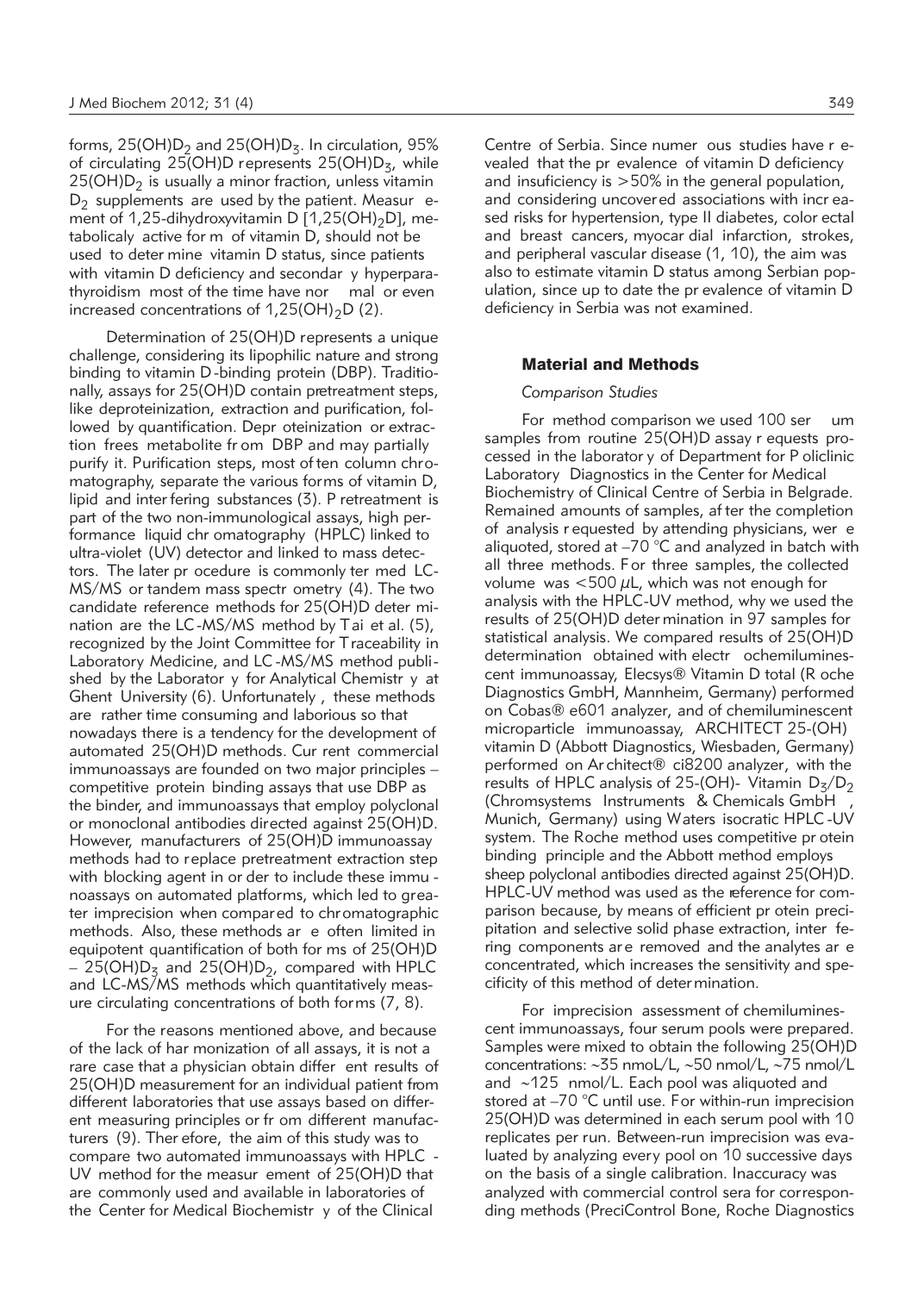GmbH, Mannheim, Ger many, and ARCHI TECT 25- (OH) Vitamin D Contr ols, Abbott Diagnostics, Wiesbaden, Germany). 25(OH)D concentration in each control serum was measured 20 times to deter mine bias from expected values.

The concentrations of 25(OH)D in 97 ser um samples measured with the two chemiluminescent immunoassays and the HPLC-UV method were statistically analyzed by P assing-Bablok regression and Bland-Altman plots (11, 12).

In order to evaluate concor dance between the methods more accurately, their agreement in the ability to diagnose vitamin D deficiency was examined. 25(OH)D concentrations measured in 97 serum samples were classified into categories accor ding to the vitamin D status. The categories were defined on the basis of established cut-off values for severe deficiency (<25 nmol/L), deficiency (25–50 nmol/L), insufficiency (50–75 nmol/L) and sufficiency (>75 nmol/L) (1). The frequency distribution of results of 25(OH)D determinations with HPLC -UV method accor ding to these categories was compared with frequency distributions of 25(OH)D r esults obtained with both che miluminescent immunoassays. W e used Chi-squar e test on frequency table to determine whether the frequency distributions of immunoassay results were significantly different from the distribution of HPLC -UV values. Statistical analysis of mean differ ence of 25(OH)D concentrations obtained with HPLC -UV and immunoassays for each vitamin D status category was also per formed. Category classification was based on values obtained by HPLC-UV method. Student t-test was used to determine whether there were differences between means in cor responding categories obtained with HPLC-UV method and examined immunoassays.

### *Vitamin D status estimation*

To estimate vitamin D status in Serbian population, we sear ched the database of the laborator y information system (LabOnLine V er. 2 R el. 2.03; Omnilab, Milan, Italy) in the Department of Polyclinic Laboratory Diagnostics of the Center for Medical Biochemistry in Clinical Centr e of Serbia. F rom over 2000 determinations of 25(OH)D<sub>3</sub>, using Elecsys<sup>®</sup> Vitamin  $D_5$  (25-OH) assay, in period fr om 4 No vember 2008. to 26 May 2010., 533 patients had also the values for intact parathyroid hormone (iPTH), total and ionized calcium and inor ganic phosphorus, and this gr oup of r esults was included in statistical analysis of vitamin D status in Serbian population.

Normally distributed continuous variables ar e presented as the mean and standar d deviation. To determine whether the distribution was Gaussian Kolomogorov-Smirnoff test was applied. Continuous variables with non-Gaussian distribution are presented as geometric mean and 95% confidence inter val (CI) for mean, and in consecutive statistical analysis have been log transfor med. The ser um  $25(OH)D<sub>3</sub>$ concentrations were categorized into four vitamin D status groups. Comparison of mean values of continuous variables between categories was per formed by one-way ANOVA. Chi-square test for contingency tables was used for the analysis of categorical variables. Multiple linear regression analysis was conducted to deter mine independent contribution of examined variables to the change in concentration of  $25(OH)D<sub>z</sub>$ .

We analyzed the seasonal variation of 25(OH)D in the examined population. Time period for individual season was defined accor ding to the calendar as spring from 21 March to 21 June, summer fr om 22 June to 22 September, autumn from 23 September to 21 December, and winter fr om 22 December to 20 March. Average concentrations in each season wer e compared using one-way ANOVA. Also, we examined the frequency distribution of each vitamin D status category depending on the season using Chi-squar e test.

Statistical significance was assumed at P<0.05. We performed all statistical calculations using Med -Calc® Ver. 12.1.3 (MedCalc sof tware, Mariakerke, Belgium), CB Stat V er. 4.3 (Kristian Linnet, Risskov , Denmark) and SPSS for W indows 11.5 (Chicago, Illinois, USA) computer softwares.

### **Results**

### *Comparison Studies*

Results of the imprecision assessment of the two examined chemiluminescent immunoassys ar e presented in *Table I*. Analysis of four ser um pools with wide range of 25(OH)D concentrations obtained within-run imprecision (CV) in the range 0.7–4.4% for Abbott and 1.5–2.8% for R oche immunoassay, and between-run CVs wer e 3.8–7.2% and 4.0–6.7% for Abbott and Roche, respectively.

Results of Student t-test showed that there were no statistically significant differences between means of results of repeated measurements of 25(OH)D and expected values of analyzed contr ol sera, with bias around 2.1% for R oche and between 1.3 and 1.5% for Abbott assay (*Table II*).

The correlation of results of 25(OH)D determination obtained using chemiluminescent immuno assays and HPLC-UV results was examined with P assing-Bablok regression analysis. Spear man's correlation coefficients for Abbott and Roche methods were 0.793 and 0.739, respectively. Regression equations showed proportional bias significantly differ ent from 0 for Abbott method, which was 10.343 nmol/L (95% CI=3.531–15.485 nmol/L, P<0.05), but not for the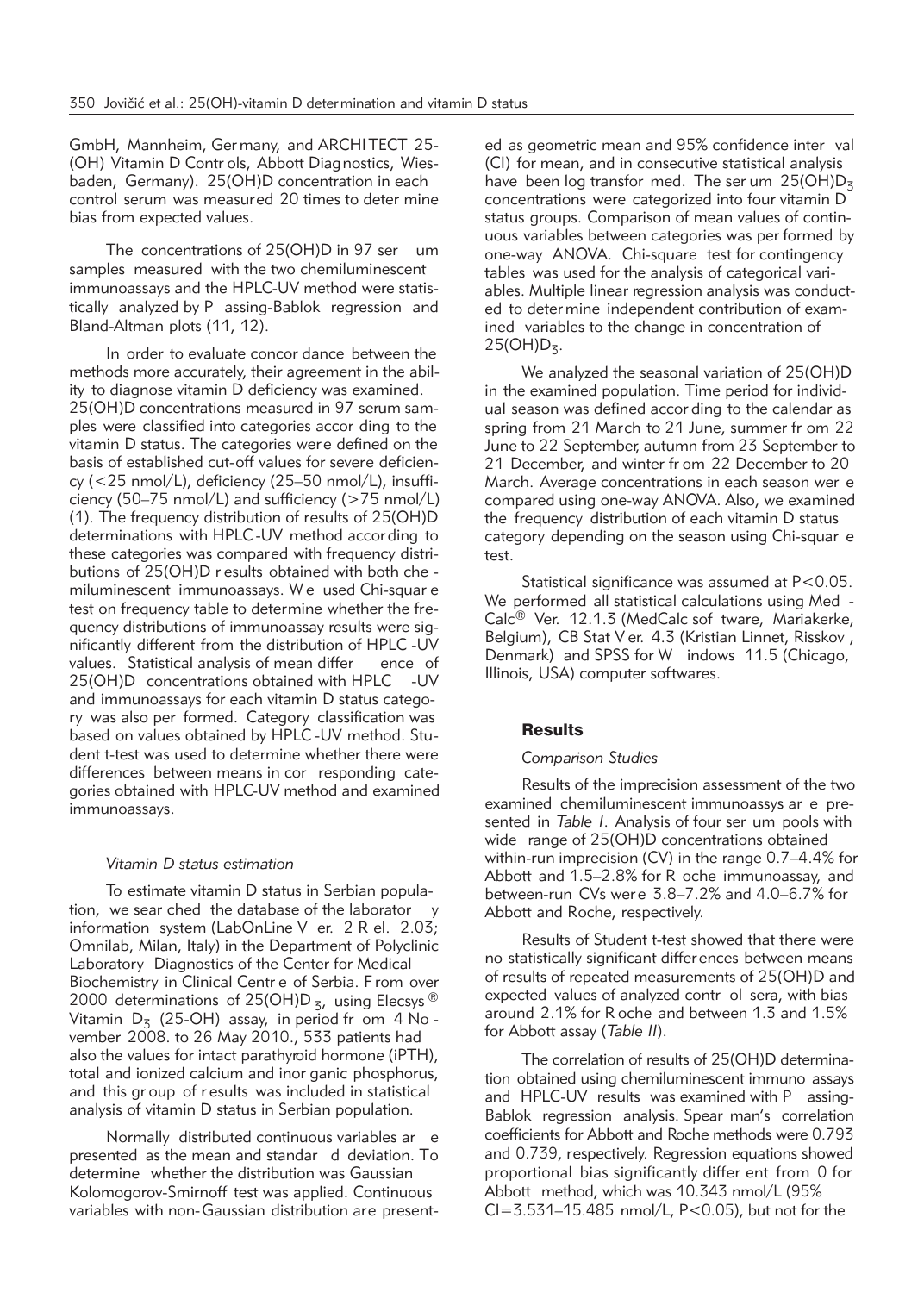| pool | Within-run    |                |                     |        |                                                | Between-run      |                |                          |                     |              |                                |                     |
|------|---------------|----------------|---------------------|--------|------------------------------------------------|------------------|----------------|--------------------------|---------------------|--------------|--------------------------------|---------------------|
|      | Roche         |                |                     | Abbott |                                                |                  | Roche          |                          | Abbot               |              |                                |                     |
|      | X<br>(mmol/L) | SD<br>(nmol/L) | <b>CV</b><br>$(\%)$ | X      | <b>SD</b><br>$\text{[nmol/L)]}\text{(nmol/L)}$ | <b>CV</b><br>(%) | $\overline{x}$ | SD<br> (nmol/L) (nmol/L) | <b>CV</b><br>$(\%)$ | $\mathsf{x}$ | <b>SD</b><br>(mmol/L) (nmol/L) | <b>CV</b><br>$(\%)$ |
|      | 49.0          | 1.35           | 2.8                 | 49.2   | 1.18                                           | 2.4              | 49.5           | 2.00                     | 4.0                 | 48.8         | 1.85                           | 3.8                 |
| 2    | 78.8          | 2.12           | 2.7                 | 79.8   | 1.32                                           | 1.7              | 81.0           | 4.02                     | 5.0                 | 79.2         | 4.25                           | 5.4                 |
| 3    | 126.0         | 1.88           | 1.5                 | 125.8  | 0.88                                           | 0.7              | 127.5          | 5.38                     | 4.2                 | 125.8        | 7.30                           | 5.8                 |
| 4    | 37.2          | 1.05           | 2.8                 | 35.5   | 1.55                                           | 4.4              | 36.5           | 2.42                     | 6.7                 | 34.5         | 2.48                           | 7.2                 |

Table I Within-run and between-run imprecision assessment for 25(OH)D determination by Roche and Abbott immunoassays.

**Table II** Inaccuracy assessment for 25(OH)D determination by Roche and Abbott immunoassay (N=20; t<sub>0.05</sub>=2.101).

| Control   | Expected value<br>(mmol/L) | -<br>x<br>(nmol/L) | <b>SD</b><br>(mmol/L) | $t_{0.05}$ | P*     | <b>Bias</b><br>$(\%)$ |  |  |  |
|-----------|----------------------------|--------------------|-----------------------|------------|--------|-----------------------|--|--|--|
| Roche     |                            |                    |                       |            |        |                       |  |  |  |
| PC Bone 1 | 35.2                       | 36.0               | 2.28                  | 1.936      | 0.0612 | 2.1                   |  |  |  |
| PC Bone 2 | 71.8                       | 73.2               | 6.05                  | 1.603      | 0.1169 | 2.1                   |  |  |  |
| Abbott    |                            |                    |                       |            |        |                       |  |  |  |
| Control L | 50.0                       | 49.2               | 1.18                  | 1.751      | 0.1138 | 1.3                   |  |  |  |
| Control M | 100.0                      | 101.5              | 3.98                  | 1.234      | 0.2484 | 1.5                   |  |  |  |
| Control H | 187.5                      | 184.8              | 5.70                  | 1.472      | 0.1752 | 1.5                   |  |  |  |

\*P>0.05 – no statistically significant difference

Roche method, wher e it was 9.518 nmol/L (95% CI=–1.748–16.727, P>0.05). The constant bias was 0.745 for the Abbott method, which was also significantly different from 1 (95% CI=0.641–0.857, P<0.05), and not for the Roche method with the value of 0.939 (95% CI=0.791–1.129, P>0.05) ( *Figures 1A and 1B*).

The agreement between HPLC-UV and immu no assays was also examined using Bland-Altman difference plots. The absolute differ ence plot showed the mean differ ence between HPLC and Abbott method of 6.4 nmol/L (95% CI=–31.4 –44.1 nmol/L) and between HPLC and Roche method of–4.5 nmol/L (95% CI=–48.0–39.0 nmol/L) (*Figures 1C* and *1D*). The correlation coefficients between the numerical value of the differ ence between HPLC and Abbott and the mean value of these two deter minations was r=0.342, which was significantly differ ent from 0 (P<0.001), and for HPLC and R oche was r=0.203  $(0.02 < P < 0.05)$ , meaning that the scatter of dif ferences tends to incr ease proportionally with the measurement level. This was confirmed on the relative difference plot, where the mean r elative difference between HPLC and Abbott was 6.9% (95% CI= $-66.8-80.6%$ ), with r= $-0.23$  significantly dif ferent from 0 (0.01<P<0.05), and –10.7% (95%

 $Cl = -93.3 - 72.0\%$  with  $r = -0.424$  (P<0.001) for HPLC and Roche, showing that the scatter of relative differences was not constant for either methods (*Figures 1E and 1F*).

The frequency distribution in vitamin D status categories obtained according to results of 25(OH)D determinations with HPLC-UV method was used as a reference in comparison with fr equency distributions based on results of chemiluminescent immunoassays (data not shown). R esults of Chi-square test showed statistically significant differ ence between the distri butions of concentrations obtained with HPLC and Abbott methods ( $P=0.0293$ ), but the difference between HPLC and R oche distributions was not significantly different (P=0.1858).

Statistical analysis of difference between means of 25(OH)D concentrations obtained with HPLC -UV and immunoassays for each vitamin D status category is presented in *Table III*. The results showed statistically significant difference for mean values obtained with the Abbott method from HPLC results in the category of severe deficiency (<25 nmol/L) and sufficiency (>75 nmol/L), while the difference had bordeline significance ( $P=0.0521$ ) in the group of persons with insufficiency (50–75 nmol/L). The mean concentrations of 25(OH)D determined using the Roche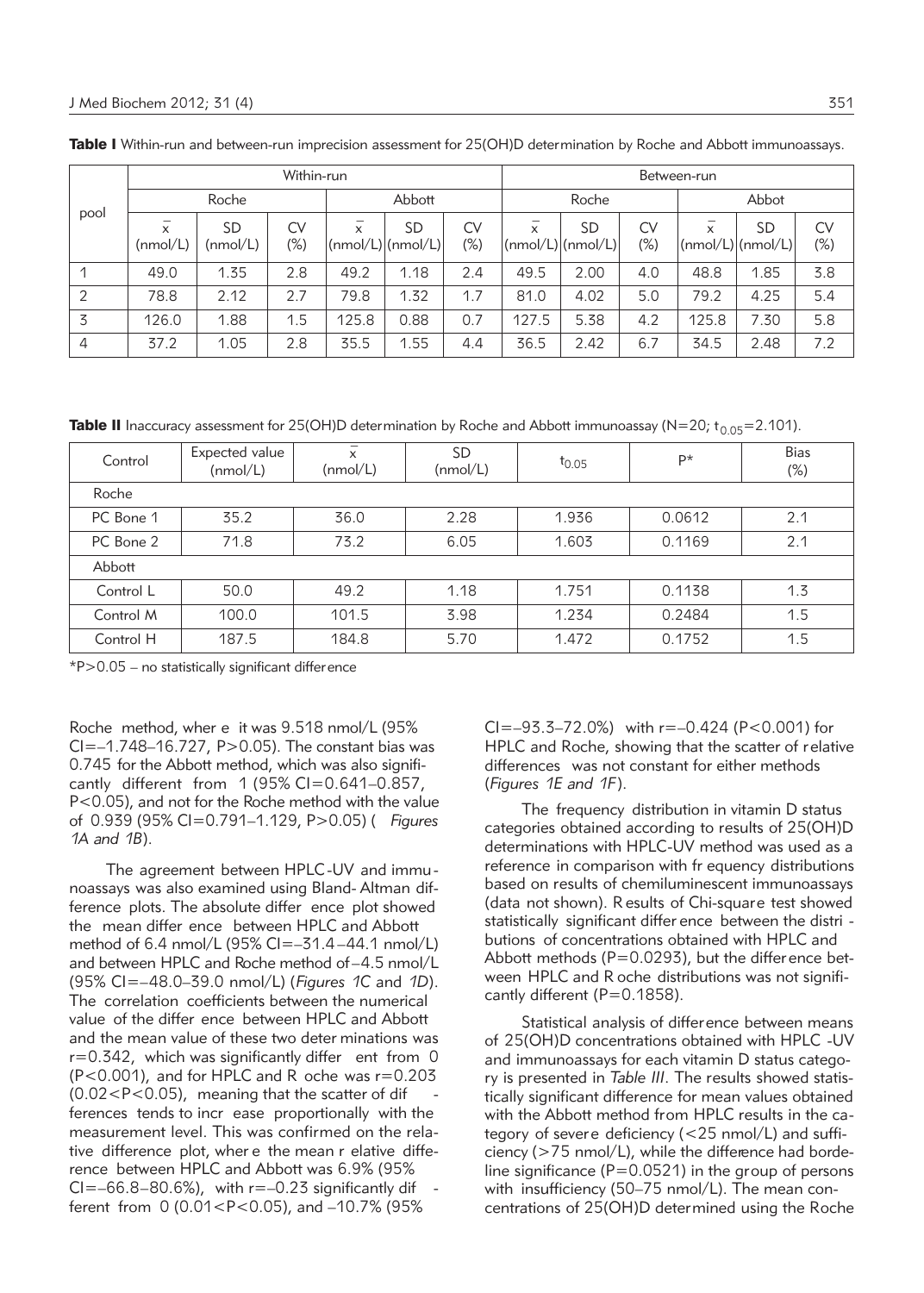

Figure 1 Comparison of Abbott and R oche immunoassays against HPLC-UV by Passing-Bablok regression analysis (panels A and B, respectively) and Bland-Altman plots (panels C–F). On Passing-Bablok plots the full line represents the regression line and the dotted line represents the line of unity  $y=x$ . P anels C and D r epresent absolute difference plots, and panels E and F show relative difference plots for Abbott and Roche immunoassays against HPLC, respectively. On Bland-Altman plots, the mean difference in the absolute differ ence plot and the mean r elative difference in the r elative difference plot are displayed as dotte d lines, and the 95%-confidence limits for individual absolute and r elative differences are displayed as dashed lines.

method were significantly different from those obtai ned with HPLC in both deficiency categories (values obtained with the R oche method wer e higher than those obtained with HPLC), while they wer e not significantly different from the HPLC r esults in insufficiency and sufficiency categories.

### *Vitamin D status estamination*

Median  $25(OH)D<sub>z</sub>$  concentration in the examined population was 41.8 nmol/L. Among selected results from the laborator y information system data base, 134 individuals had  $25(OH)D<sub>5</sub>< 25$  nmol/L (12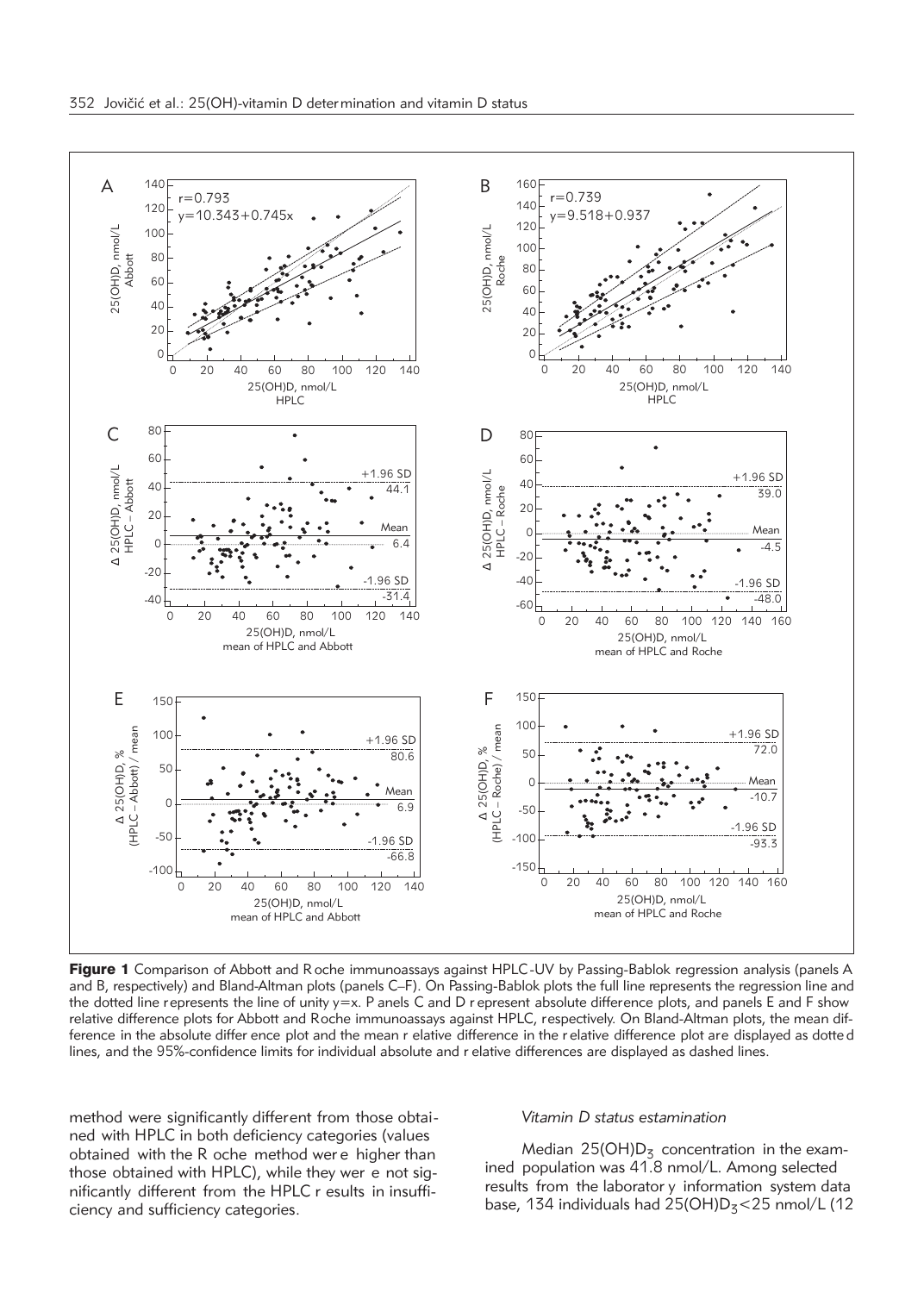| 25(OH)D<br>(nmol/L) | $\overline{x}$ , nmol/L |        |       | HPLC-Abbott                                 |                                 |          | HPLC-Roche                                  |                                  |        |
|---------------------|-------------------------|--------|-------|---------------------------------------------|---------------------------------|----------|---------------------------------------------|----------------------------------|--------|
|                     | <b>HPLC</b>             | Abbott | Roche | Mean<br>difference <sup>a</sup><br>(mmol/L) | SD of<br>difference,<br>(mmo/L) | pb       | Mean<br>difference <sup>a</sup><br>(mmol/L) | SD of<br>difference,<br>(mmol/L) | pb     |
| $25$                | 18.38                   | 24.72  | 32.28 | $-6.34$                                     | 11.575                          | 0.0407   | $-13.90$                                    | 11.775                           | 0.0005 |
| $25 - 50$           | 36.95                   | 39.80  | 47.45 | $-2.85$                                     | 10.650                          | 0.1497   | $-10.50$                                    | 17.275                           | 0.0115 |
| $50 - 75$           | 61.90                   | 56.30  | 66.58 | 5.60                                        | 13.575                          | 0.0521   | $-4.68$                                     | 20.675                           | 0.2688 |
| >75                 | 95.88                   | 74.72  | 90.48 | 21.15                                       | 22.375                          | < 0.0001 | 5.40                                        | 27.325                           | 0.2914 |

Table III Statistical analysis of method differences by vitamin D status categories.

a Vitamin D status assignment of samples was based on their HPLC r esults of 25(OH)D.

b A t-test was performed to determine whether means of 25(OH)D values obtained from Abbott and Roche methods were statistically significantly different from those obtained by the HPLC-UV method.

|                                 | < 25<br>$n = 134$<br>(25.1%) | $25 - 50$<br>$n = 231$<br>(43.3%) | $50 - 75$<br>$n = 124$<br>(23.3%) | >75<br>$n = 44$<br>(8.3%) | Pa       |
|---------------------------------|------------------------------|-----------------------------------|-----------------------------------|---------------------------|----------|
| Ageb, c<br>(years)              | 56.9<br>$(54.3 - 59.6)$      | 54.8<br>$(52.7 - 56.9)$           | 57.3<br>$(54.8 - 59.8)$           | 52.4<br>$(48.1 - 57.4)$   | 0.181    |
| Gender<br>(male/female)         | 12/122                       | 42/189                            | 14/110                            | 4/40                      | 0.047    |
| Ca <sup>d</sup><br>(mmol/L)     | $2.37 \pm 0.150$             | $2.42 \pm 0.167$                  | $2.35 \pm 0.164$                  | $2.38 \pm 0.119$          | 0.058    |
| $Ca^{2+ b, c}$<br>(mmol)/L      | 1.28<br>$(1.24 - 0.31)$      | 1.28<br>$(1.26 - 1.30)$           | 1.23<br>$(1.21 - 1.26)$           | 1.29<br>$(1.26 - 1.33)$   | 0.016    |
| $Pd$ (mmol/L)                   | $1.16 \pm 0.175$             | $1.12 \pm 0.211$                  | $1.16 \pm 0.164$                  | $1.16 \pm 0.119$          | 0.504    |
| iPTH <sub>b</sub> , c<br>(ng/L) | 74.4<br>$(67.0 - 82.7)$      | 64.1<br>$(59.9 - 68.8)$           | 63.2<br>$(57.4 - 69.7)$           | 59.1<br>$(50.6 - 69.0)$   | 0.027    |
| $25(OH)D_5b$ , c<br>(mmo/L)     | 14.2<br>$(13.0 - 15.5)$      | 37.0<br>$(36.0 - 38.0)$           | 59.5<br>$(58.2 - 60.5)$           | 89.2<br>$(84.5 - 94.2)$   | < 0.0001 |

**Table IV** Characteristics of the examined population according to four groups of 25(OH)D<sub>3</sub> levels.

<sup>a</sup> One-way ANOVA across the four 25(OH)D level groups for continuous variables and chi-square test for categorical variables.<br><sup>b</sup> Statistical tests on log<sub>10</sub>-transformed values.

 $c$  Geometric mean and  $95%$  confidence inter val (CI) for mean.

 $d$  Arithmetic mean  $\pm$  SD.

Ca, calcium; Ca<sup>2+</sup>, ionized calcium; P, inorganic phosphorus; iPTH, intact parathyroid hormone; 25(OH)D<sub>3</sub>, 25-hydroxyvitamin D<sub>3</sub>.

males, 122 females), in 231 individuals (42 males, 189 females)  $25(OH)D<sub>z</sub>$  was 25–50 nmol/L, 124 persons (14 males, 110 females) had  $25(OH)D<sub>3</sub>$  between 50 and 75 nmol/L and in the category of  $25(OH)D_3$ 75 nmol/L 44 persons wer e classified (4 females, 40 males). Characteristics according to the four vitamin D status groups are summarized in *Table IV*.

ANOVA analysis indicated significant (P<0.05) changes in ionized calcium concentration  $(P=0.016)$ and significant decr ease in iPTH concentraction  $(P=0.027)$  with the incr ease of 25(OH) concen tration, while the changes in concentrations of total calcium showed bor derline significance ( $P=0.058$ ). Chi-square test r evealed significant differ ence in the

percent of gender distribution among vitamin D status categories ( $P=0.047$ ). Consequently, a stepwise multiple linear regression model showed that the concentration of  $25(OH)D<sub>z</sub>$  correlated significantly only with iPTH ( $\beta = -0.290$ ,  $\bar{P} = 0.0008$ ). It explained 6.5% of the variance in the values of  $25(OH)D_5$  (P=0.001).

Average concentrations of 25(OH)D  $_7$  in different seasons are compared with one-way ANO VA and the results are presented in *Table V*. The results showed statistically significant differ ence in the average  $25(OH)D<sub>5</sub>$  concentration depending on the season. Concentrations were significantly higher in summer and autumn when compar ed with those measured in winter or spring.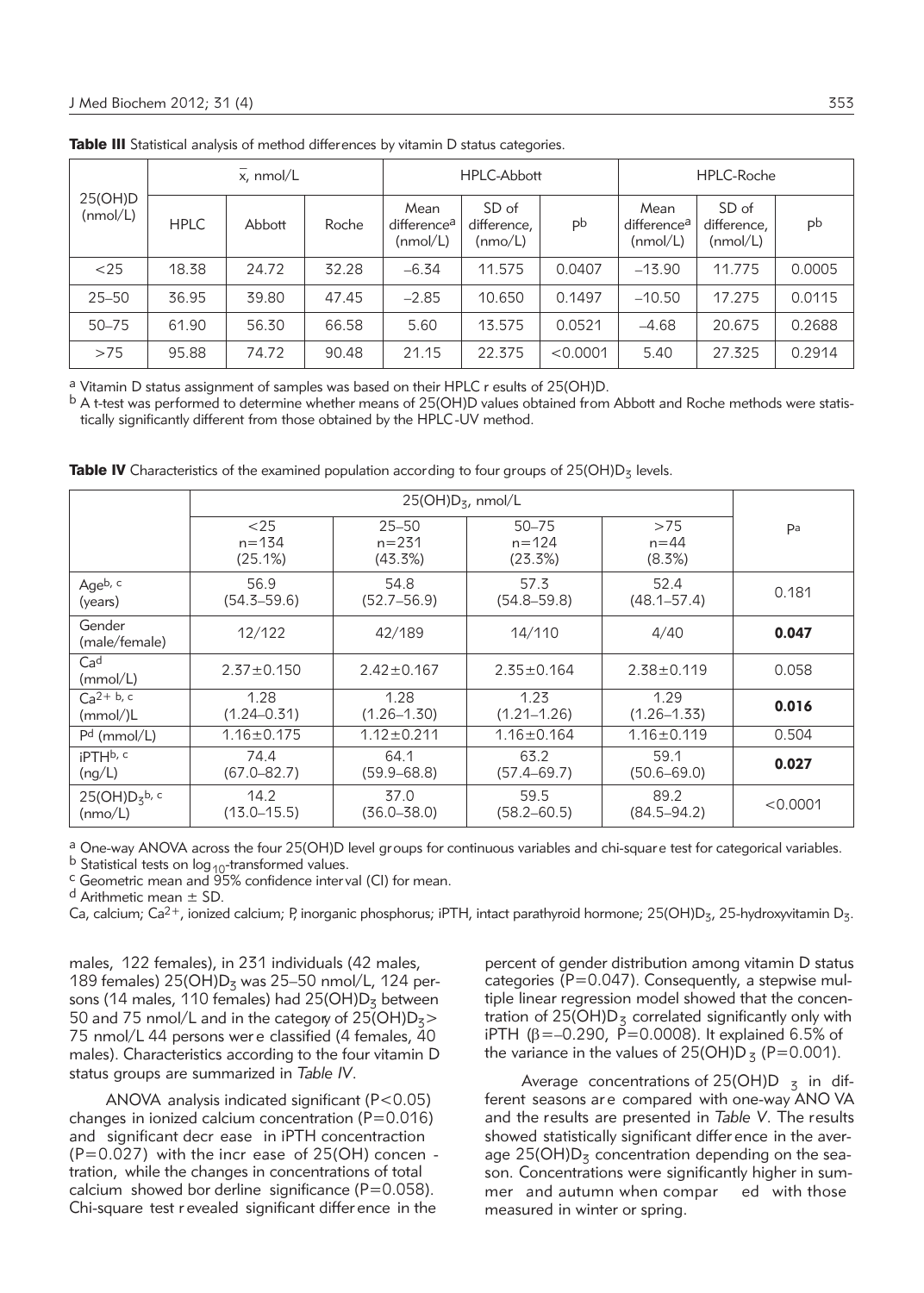|                                  | Season                         |                                |                                |                              |         |  |  |
|----------------------------------|--------------------------------|--------------------------------|--------------------------------|------------------------------|---------|--|--|
|                                  | spring                         | summer                         | autumn                         | winter                       |         |  |  |
| 25(OH)D <sup>1a</sup><br>(mmo/L) | 31, 22, 3<br>$(28.68 - 34.05)$ | 58.41,3,4<br>$(52.68 - 64.75)$ | 37.81,2,4<br>$(34.00 - 42.12)$ | 30.22,3<br>$(37.02 - 33.72)$ | < 0.001 |  |  |

Table V One-way ANOVA of differences in 25(OH)D concentration between seasons.

aGeometric mean and 95% confidence inter val (CI) for mean

<sup>1</sup>significantly different from the first group (spring) – Student-Newman-Keuls test 2significantly different from the second group (summer) – Student-Newman-Keuls test  $3$ significantly different from the third group (autumn) – Student-Newman-Keuls test

4significantly different from the fourth group (winter) – Student-Newman-Keuls test

Table VI Frequency distribution in vitamin D status categories in differ ent seasons.

|                    |           |        |        | season | total  | D*  |          |
|--------------------|-----------|--------|--------|--------|--------|-----|----------|
|                    |           | spring | summer | autumn | winter |     |          |
| 25(OH)D<br>(nmo/L) | $<$ 25    | 54     | 5      | 24     | 51     | 134 | < 0.0001 |
|                    | $25 - 50$ | 82     | 12     | 62     | 75     | 231 | < 0.0001 |
|                    | $50 - 75$ | 32     | 28     | 28     | 36     | 124 | 0.7010   |
|                    | >75       |        | 18     | 13     | 6      | 44  | 0.036    |
| total              |           | 175    | 63     | 127    | 168    | 533 | < 0.0001 |

\*Chi-square test on tabulated data.

Also, we examined the frequency distribution of individual vitamin D status categories in different seasons. Chi-square test showed that the differ ences in the distribution are statistically significant (P<0.0001), where the percentage of persons with  $25(OH)D<sub>3</sub>$  concentration <25 nmol/L varied significantly between seasons, and the highest was in winter (38.1%) and spring (40.3%). Also, the per centage of persons with  $25(OH)D<sub>z</sub>$  concentration in the range 25-50 nmol/L changed significantly (P<0.0001) and the highest was in spring, 46.9%. The percentage of persons with  $25(OH)D<sub>3</sub>$  concentration between 50 and 75 nmol/L was relatively constant and ther e was no significant difference between seasons (P=0.7010), while, as expected, the percentage of persons with  $25(OH)D_3$ values  $>75$  nmol/L changed significantly (P=0.036) and the highest was in summer (28.6%). Cr oss-classification of vitamin D status fr equency distribution among seasons is represented in *Table VI*.

# **Discussion**

Because of the gr eat differences between the determination principles of various 25(OH)D methods, the variation of results among laboratories using different methods exists. In Serbia, most of the laboratories use several immunoassays for 25(OH)D de termination, depending on the automated platfor m available. In this study, we compared the two immu noassays used in the laborator y of Department for Polyclinic Laboratory Diagnostics in the Center for

Medical Biochemistry of Clinical Centr e of Serbia in Belgrade with the commercial HPLC method with UV detection. Immunoassays used differ ent principles – competitive protein binding (R oche) and polyclonal sheep antibody employment (Abbott). For both methods is stated that they determine both  $25(OH)D<sub>2</sub>$  and 25(OH) $D_5$ , though the determination of 25(OH) $D_2$  is of little importance in Serbia, since the registered supplements are only vitamin  $D_5$  preparations. We used the HPLC-UV method as a reference because it uses completely different principle and r equests sample pretreatment which removes interferences.

Imprecision assessment of the two immunoassays was conducted using four ser um pools which encompassed a wide range of 25(OH)D concentrations (*Table I*) and inaccuracy was examined using corresponding commercial control sera for each method (*Table II*). The obtained r esults were within the defined limits according to specifications for trueness and precision for 25(OH)D analysis for r outine testing, where imprecision and bias should be ≤10% and ≤5%, respectively (13, 14).

However, the comparison of the two immunoassays with HPLC -UV method as a r eference using Passing-Bablok regression analysis gave cor relation coeficients <0.9, which showed that the agr eement and correlation between methods was not acceptable. Besides, obtained slope and inter cept together with the Bland-Altman analysis showed the statistically significant difference between the pair ed determinations for both HPLC–R oche and HPLC–Abbott.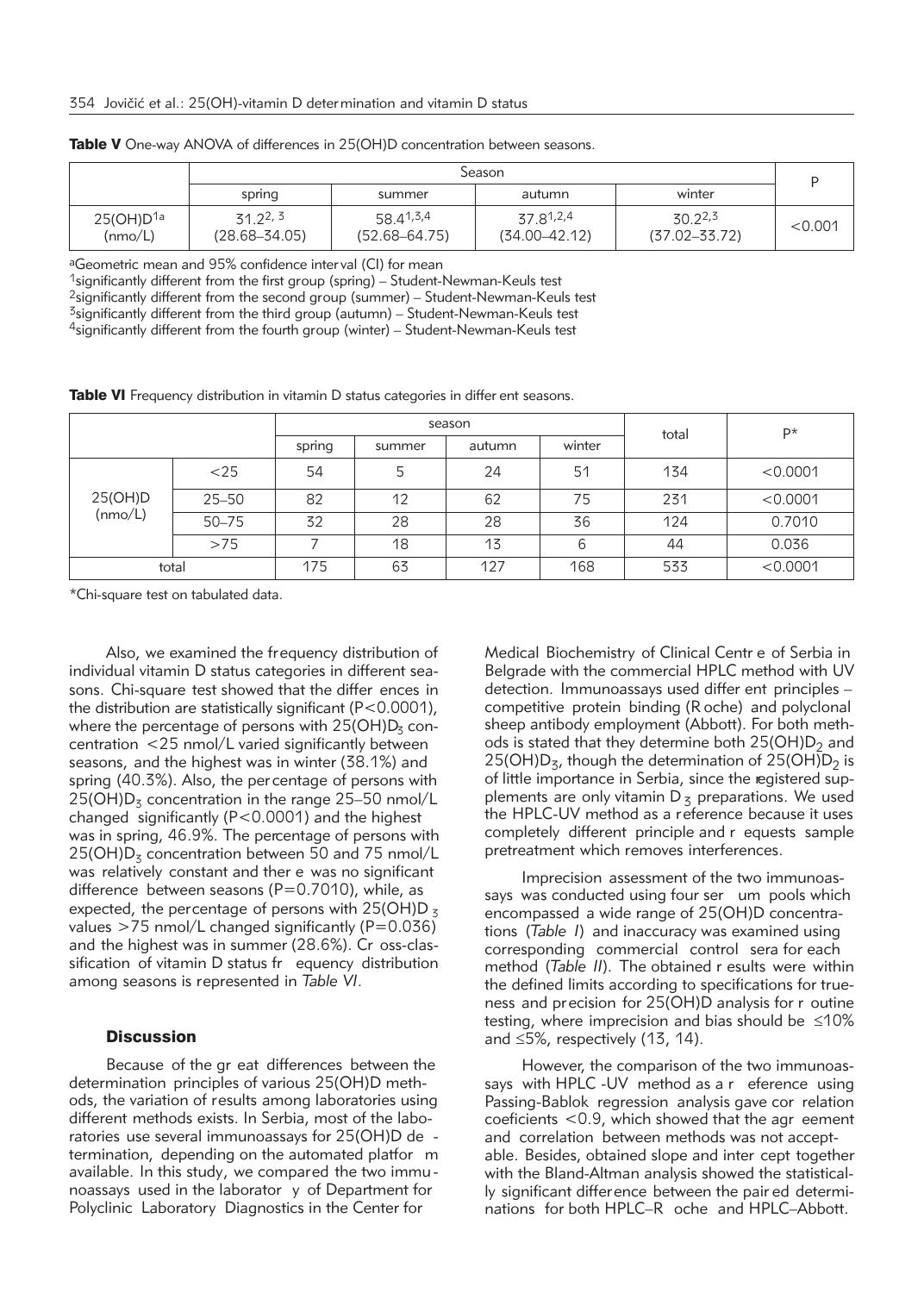These differences were not constant, but rather in creased with the 25(OH)D concentration. The lack of correlation between immunoassays and HPLC reflected on their agr eement in the diagnosis of vitamin D deficiency. The results of Chi-square test showed significant difference between the frequency distribution across vitamin D status categories only between Abbott and HPLC but not for Roche. However, examination of differences in means of 25(OH)D concentrations obtained with HPLC -UV and immunoassays for each vitamin D status category (*Table III*) revealed significant differences for both immunoassays, with the Roche method giving higher values in the sever e deficiency and deficiency categor y, and the higher values were obtained in the severe deficiency category and lower r esults in the sufficiency categor y with the Abbott method.

First of all, the lack of satisfactory analytical correlation between the examined immunoassays and HPLC-UV could be explained with the differ ent calibrator traceability. For calibration of the HPLC met hod National Institute for Standar ds and Technology standard reference material (NIST SRM 2972) was used as the primary reference material, which is also used as the calibrator for the r eference LC-MS/MS method. Roche method can also be traceable to the same primary reference material thr ough standardization against LC-MS/MS calibrated with NIST SRM 2972. This might be the r eason for somewhat better agreement of the R oche method with HPLC, compared with the Abbott method, which was standar dized against inter nal reference material. Also, poor method comparability may be r elated to the specifi city of different methods and the possibility to cr ossreact with other metabolites of 25(OH)D. Most immunoassays, for example, show significant cr ossreactivity with dihydroxy and other vitamin D metabolites – 24,25(OH)  $_2D_5$ , 25,26(OH) $_2D_5$ , 25(OH) $D_5$ -26,23-lactone. These metabolites, especially 24,25 dihydroxyvitamin D metabolites, cir culate at up to 10–15% of the 25(OH)D concentration and their presence could incr ease the 25(OH)D concentration measured by immunoassays (4). This may explain higher values obtained with immunoassays when determining values of 25(OH)D below 50 nmol/L, which is the bor der between deficiency and insufficiency. Also, spuriously high results may be caused by matrix effects, which occur between the matrix in calibrators and patient samples in the pr esence of other lipids in ser um or plasma sample, that change the ability of the binding agent to associate with 25(OH)D in the sample and the standar d in equal fashion (4). Hopefully, these issues with the examined and other immunoassays will be minimized when the results of the ongoing Vitamin D Standar dization Program (VDSP) ar e published, which should intr oduce SRM 972a, the human serum panel for calibration of immunoassays (15, 16).

Although the correlation between HPLC-UV and immunoassays was not satisfactor y, mean values of immunoassay results in each vitamin D status category defined accor ding to HPLC did not exceed the category limit (*Table III*). This implies that the examined immunoassays have acceptable ability to classify patients into appropriate vitamin D status categories, which is important for diagnosis of vitamin D deficiency and monitoring supplementation therapy . Both methods overestimate the values in the sever e deficiency category, with R oche means exceeding the category limit of 25 nmol/L, but the mean values remain within the deficiency categor  $y$  (25–50 nmol/L) where therapy is indicated. The potential problem might be the under estimation of r esults obtained with Abbott assay in the sufficiency category, where mean value r emain below the sufficiency limit of 75 nmol/L. This might draw the wr ong conclusion that the patient is not r esponding to supplementation treatment.

The limitation of this study was that HPLC-UV is not a reference method for 25(OH)D deter mination. For definitive assessment of analytical characteristics of two examined immunoassays, they should be compared with the reference LC-MS/MS method.

Numerous studies have assessed the prevalence of vitamin D deficiency in general population (17–20). Up to date the prevalence of vitamin D deficiency in Serbia was not examined. If we use the 50 nmol/L values as the cut off between the deficiency and relative insufficiency, 68.5% of examined population lack vitamin D, while 25.1% is alr eady under severe deficiency, with 25(OH)D concentration <25 nmol/L (*Table IV*). Only about 8% of population have sufficient 25(OH)D concentration. The situation is similar in USA, where the prevalence of low 25(OH)D concentrations (<50 nmol/L) is ar ound 36% in healthy young persons 18–29 years old, 42% in African-American women age between 15 and 49, 41% in outpatients 43–83 years of age and up to 57% of hospital patients. In Europe, the prevalence is even higher, with 28–100% in healthy persons and 70–100% in hospital patients (21).

The low vitamin D levels in examined population was accompanied by incr ease in iPTH concentration (*Table IV*), which was showed to be statistically significant with one-way ANO VA and confir med its in dependent influence in the change of 25(OH)D concentration using multiple linear r egression analysis. These results are in accor dance with other studies which found negative cor relation between 25(OH)D and iPTH levels (17, 19).

Concentration of 25(OH)D significantly varied with the change of seasons, reaching maximum concentrations in summer and minimum in winter and spring (*Table V*). Percentage of persons with 25(OH)D concentration  $\langle 25 \text{ nmol/L} \rangle$  was the highest in winter (38.1%) and in spring (40.3%), while the per centage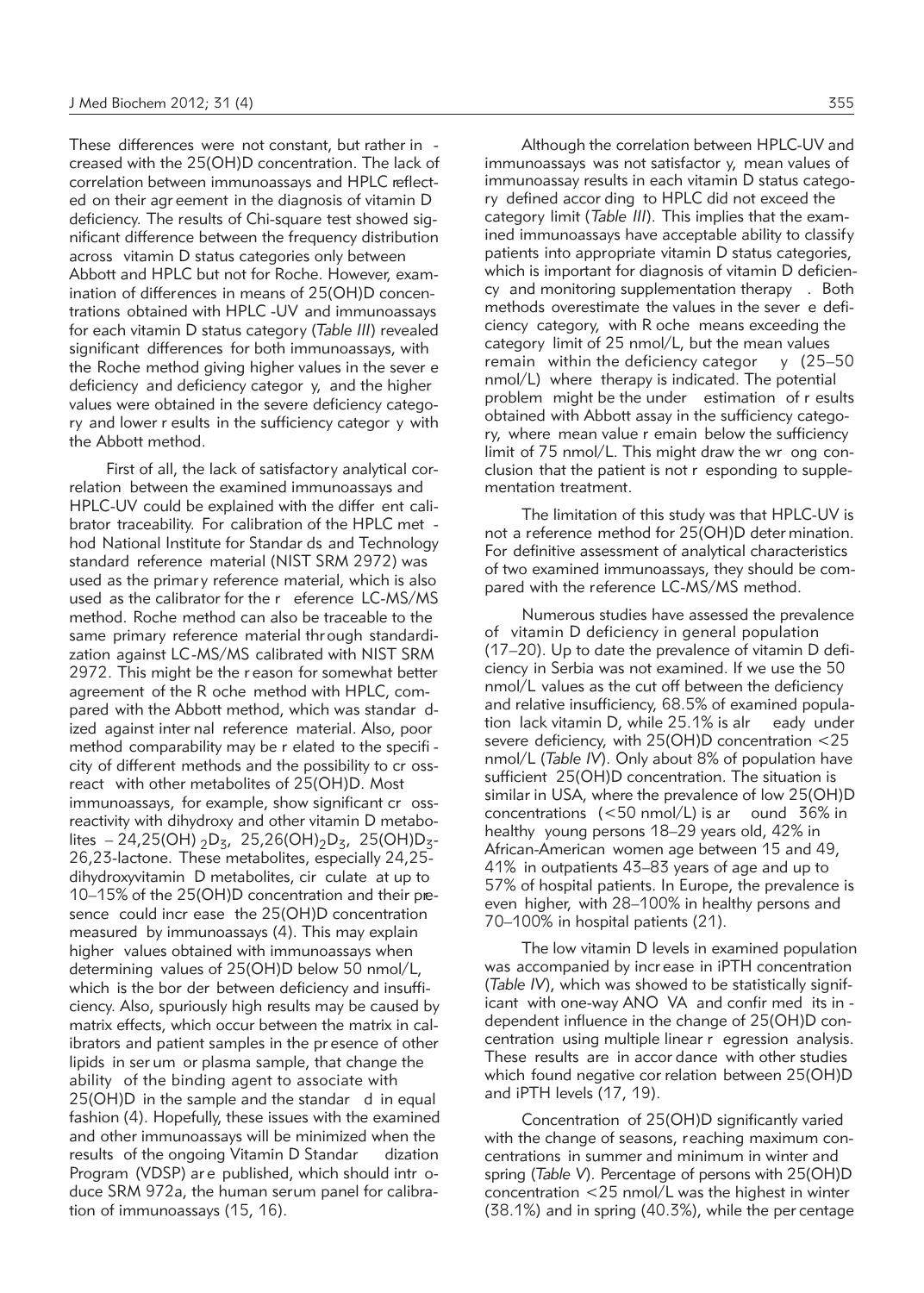of people with 25(OH)D concentration >75 nmol/L was the highest in summer, when it was 28.6% (*Table VI*). There are several potential explanations for high prevalence of vitamin D deficiency in Serbian popu lation. It is consider ed that 90% of necessar y amount of vitamin D is synthesized in the skin af ter the exposure to sunlight. Anything that disturbs the penetration of UV radiation into the skin will r educe vitamin  $D<sub>z</sub>$  production in skin, including clothes and sunscreens. Also, solar UV radiation exposur e is influenced by altitude, season, pollution and clouds (22). On latitudes above 37° N and below 37° S, the intensity of solar radiation is not enough to induce vitamin  $D<sub>z</sub>$  synthesis during winter months (1, 21). R easons that promote vitamin D deficiency in older persons include decreased food intake, decr eased sun exposure, but also the decreased ability of the skin to synthesize vitamin  $D_5$ . In the skin of 70 year old person, skin's ability to synthesize vitamin  $D<sub>z</sub>$  is four times less compared with the 20-year old  $(23, 24)$ . Dietar sources of vitamin D ar e limited and intake of adequate amounts often represents a problem for most people whose diet does not include rar e natural sources. Also, patients with malabsorption ar e under particular risk of vitamin D deficiency.

Serbia is located at the 44° N, which is above the mentioned 37° N and where the sunlight intensity is not enough to induce vitamin  $D_5$  synthesis in the skin during the winter. For this reason, concentrations achieved during summer should be high enough to provide the amounts of vitamin D thr oughout the year. Since even in the period of the highest synthesis 25(OH)D concentration does not reach the cutoff for sufficiency of 75 nmol/L, in the examined population we have median iPTH concentration of 65 ng/L, which is at the very upper limit of the reference interval (15–65 ng/L), and represents an increased risk for secondary hyperparathyroidism. This is contributed by the diet, traditionally poor in fatty sea fish and fish oil,

natural sources of vitamin D, while there is no national program of food fortification.

This study of vitamin D deficiency pr evalence have certain limitations since the examination was not controlled and other infor mation about participants and their medical history weren't available, except for gender and age. Also, other parameters which would be significant for vitamin D status assessment, like creatinin, as an indicator of kidney function, and lipid status, weren't known.

In conclusion, even though the lack of standardization of immunoassays and chromatographic methods for 25(OH)D status deter mination exists, why most probably we have obtained poor method comparison results, examined immunoassays showed satisfactory results in classifying patients into appropriate vitamin D status categories compared with HPLC-UV method. Although the results for vitamin D deficiency prevalence showed significant number of vitamin D deficient individuals, these findings must be considered as pr eliminary, because the analyzed r esults belonged to persons whose medical histor y was not available and the sample size was too small to draw conclusions regarding the general population. Even with these limitations, high pr evalence of vitamin D deficiency in the examined population should alar m health services to initiate vitamin D food fortification program, because this is known to be the most successful way of pr eventing health complications caused with vitamin D deficiency.

*Acknowledgment:* This study was conducted as a part of the Project No. ON175036, financially supported by the Ministr y of Education and Science of Republic of Serbia.

# Conflict of interest statement

The authors stated that there are no conflicts of interest regarding the publication of this article.

# **References**

- 1. Holick MF. Vitamin D deficiency . N Engl J Med 2007; 357: 266–81.
- 2. Kleerekoper M, Schleicher RL, Eisman J, Bouillon R, Singh RJ, Holick MF. Clinical applications for vitamin D assays: what is known and what is wished for. Clin Chem 2011; 57(9): 1227–32.
- 3. Endres DB, Rude RK. Mineral and bone metabolism. In: Burtis CA, Ashwood ER, Br uns DE, editors. Tietz Textbook of Clinical Chemistry. 4th ed. Philadelphia: WB Saunders, 2006: 1929–6.
- 4. Wallace AH, Gibson S, de la Hunty A, Lamber g-Allardt C, Ashwell M. Measur ement of 25-hydroxyvitamin D in the clinical laboratory: current procedures, performance

characteristics and limitations. Ster oids 2010; 75: 477–88.

- 5. Tai SS, Bedner M, Phinney KW. Development of a candidate reference measurement procedure for the determination of 25-hydroxyvitamin D3 and 25-hydr oxyvitamin D2 in human ser um using isotope-dilution liquid chr omatography-tandem mass spectr ometry. Anal Chem 2010; 82: 1942–8.
- 6. Stepman HC, Vanderroost A, Van Uytfanghe K, Thien pont LM. Candidate reference measurement procedures for serum 25-hydroxyvitamin D3 and 25-hydroxyvitamin D2 by using isotope-dilution liquid chr omatography-tandem mass spectrometry. Clin Chem 2011; 57: 441–8.